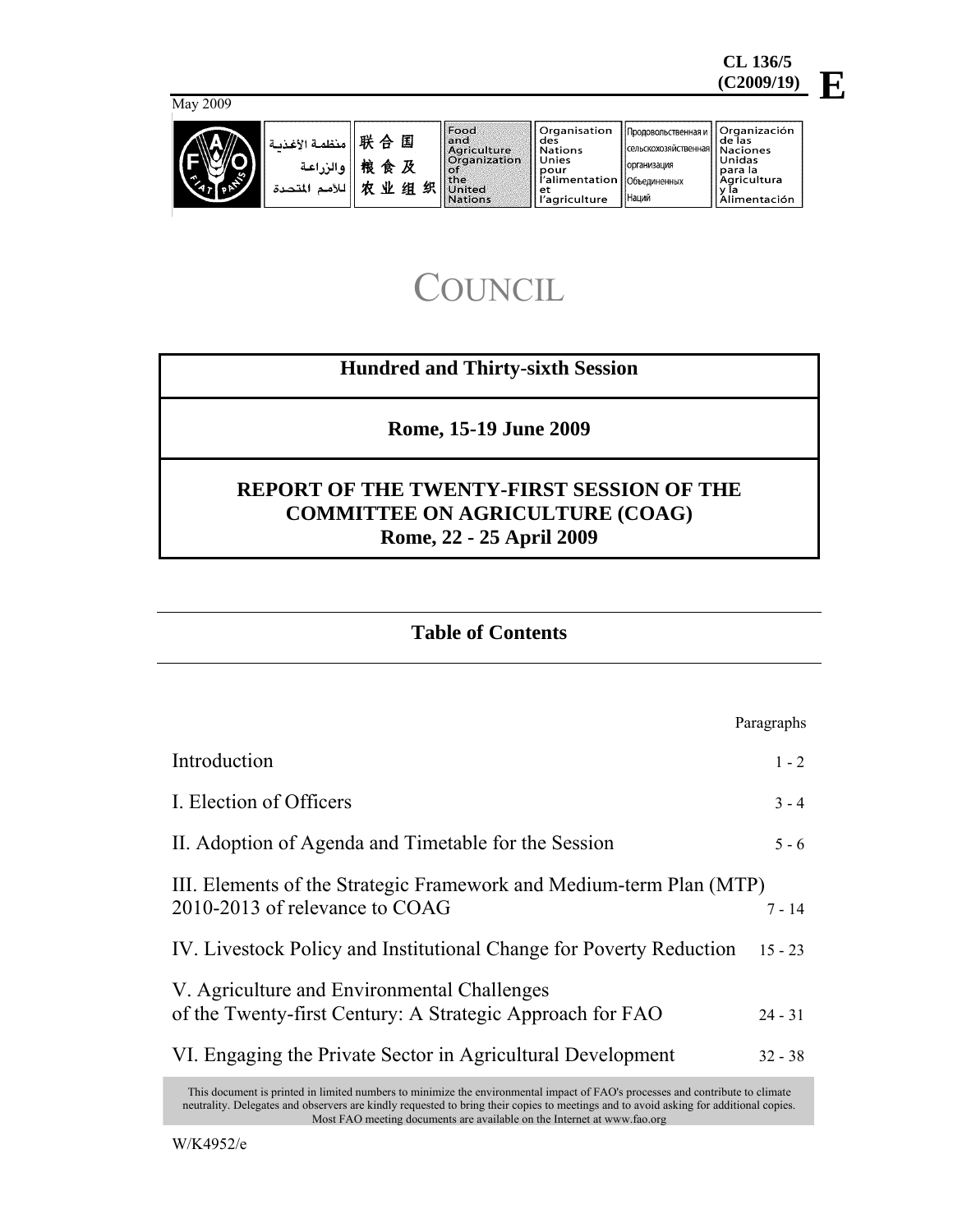| $\overline{\mathbf{i}}$            | CL 136/5<br>(C2009/19) |
|------------------------------------|------------------------|
| VII. The way forward for COAG      | $39 - 46$              |
| VIII. Any Other Business           | 47 - 48                |
| IX. Date and Place of Next Session | 49                     |
| X. Adoption of the Report          | 50                     |
|                                    |                        |

Appendix A – Agenda

Appendix B – List of Documents

Appendix C – Countries and Organizations Represented at the Session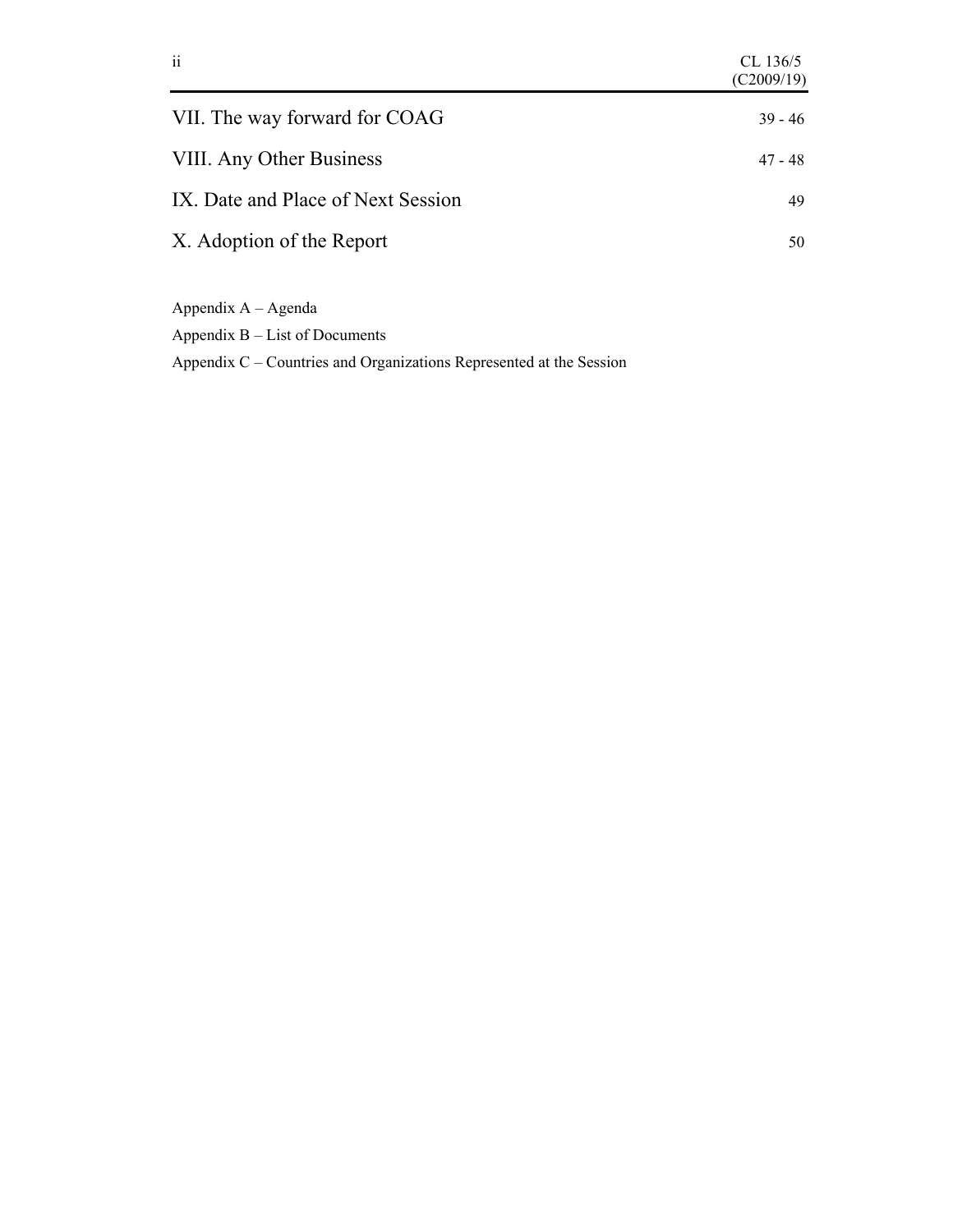#### *MATTERS REQUIRING THE ATTENTION OF THE COUNCIL*

The Twenty-first Session of the Committee on Agriculture:

- Requested that more visibility be given to the role of partnerships with other United Nations agencies and international organizations, national institutions and the private sector (para. 8).
- Underlined FAO's important role in the development of policies and instruments for the mitigation of and adaptation to climate change relating to agriculture (para. 10).
- Fully supported Strategic Objective D (Food quality and safety), with respect to the Codex standards, including the establishment of EMPRES-Food Safety (para. 12).
- Noted, with respect to Strategic Objective F (Natural Resources), the absence of direct reference to a follow-up to the International Conference on Agrarian Reform and Rural Development (ICARRD) and related issues of agrarian reform, such as access to and tenure of land, and the sustainability of small farms and requested that these issues be given more priority and visibility within the programme (para. 13).
- Requested that FAO support the development of a global early warning system on the quality and quantity of water in agriculture (para. 13).
- Noted that the issues related to smallholder farming and rural development should be adequately addressed and strengthened, and recommended that the Conference Committee on Follow-up to the Independent External Evaluation of FAO (CoC-IEE) revisit Strategic Objective G (Enabling environments) (para. 14).
- Urged that FAO allocate a greater share of total available resources to supporting member countries in the formulation of livestock sector policies, plans and programmes and in leveraging resources for their implementation (para. 17).
- Strongly suggested that FAO increase its Regular Budget resources devoted to the Organization's Livestock Programme (para. 18).
- Recommended that "lesson learning" and capacity building at all levels from policy formulation to technology and knowledge extension – should be priority elements of FAO's work in the livestock sector (para. 19).
- Stressed that FAO should help member countries to address animal identification and traceability as well as harmonized regional approaches to disease surveillance in relation to disease control and food safety (para. 23).
- Recommended that FAO strengthen its interdisciplinary capacity in climate change adaptation and mitigation, to exploit the synergies between forest, cropland and pasture policy and management strategies, and requested FAO to monitor the impact of climate change on agriculture and food security (para. 28).
- Emphasized the importance of creating enabling environments for the private sector, and the importance of public-private partnerships (para. 33).

#### *MATTERS REQUIRING THE ATTENTION OF THE CONFERENCE*

The Twenty-first Session of the Committee on Agriculture:

- Stressed that an ecosystem approach be adopted in agricultural management in order to achieve sustainable agriculture, including integrated pest management, organic agriculture, and other traditional and indigenous coping strategies that promote agroecosystem diversification and soil carbon sequestration (para. 27).
- Requested that the work on biodiversity for food and agriculture be strengthened and coordinated among the different sub-sectors and that the Multi-Year Programme of Work of the Commission on Genetic Resources for Food and Agriculture be implemented (para. 29).
- Requested that the potential and benefits of biofuels be carefully monitored in light of national circumstances and that more analysis be undertaken (para. 30).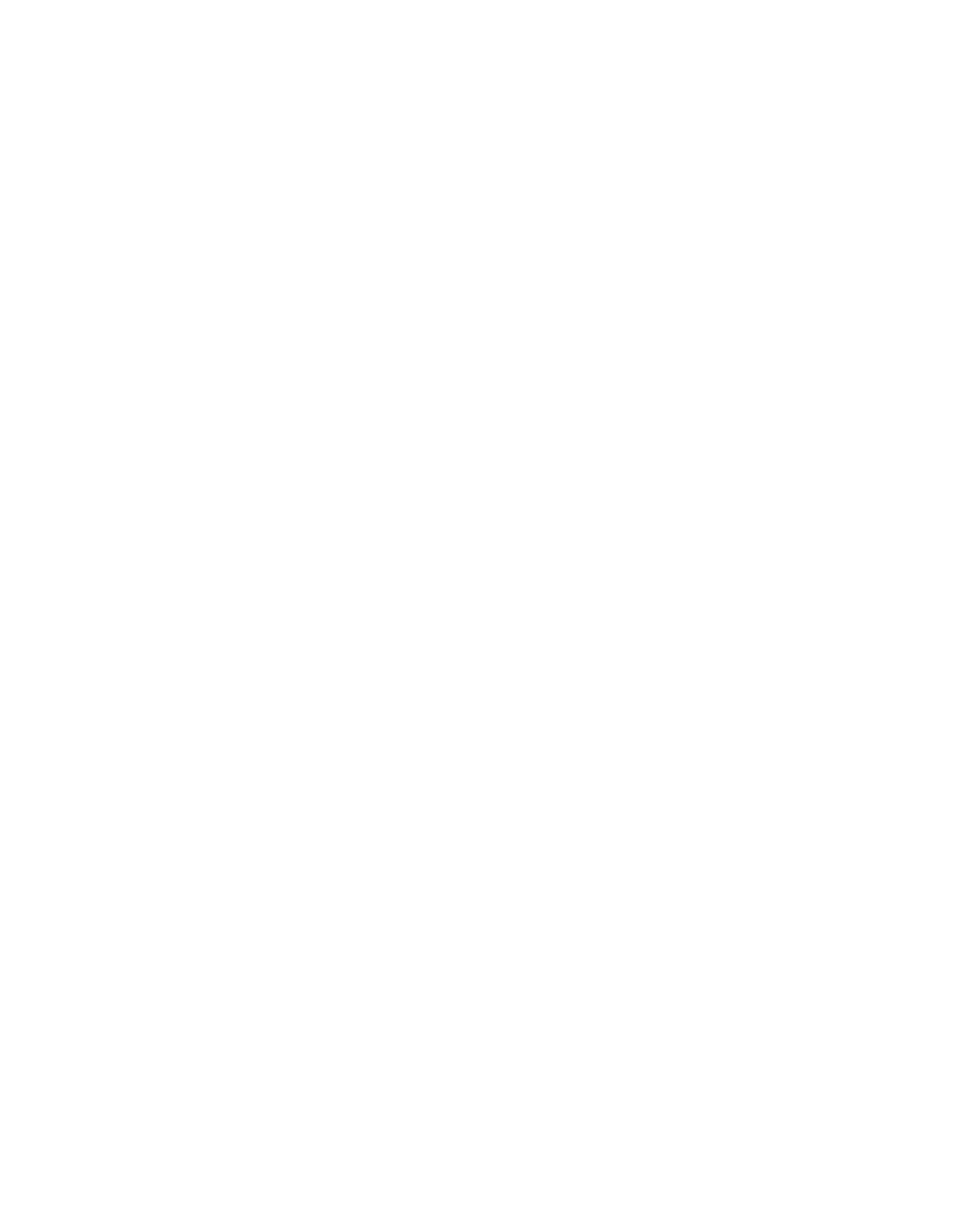## **Introduction**

1. The Twenty-first Session of the Committee on Agriculture (COAG) (Rome, 22-25 April 2009) was attended by representatives of 114 Members of the Committee, and by observers from three other Member Nations of FAO. Also participating were observers from the Holy See, representatives of two United Nations (UN) and specialized agencies, observers from two intergovernmental and 20 international non-governmental organizations having status with FAO, and from two institutes of the Consultative Group on International Agricultural Research. The countries and organizations represented at the Session are shown in Appendix C. The Committee was informed that the European Community was participating in accordance with paragraphs 8 and 9 of Article II of the FAO Constitution, as outlined in document COAG/2009/Inf.5.

2. Mr James G. Butler, Deputy Director-General, delivered a statement on behalf of the Director-General.

# **I. Election of Officers**

3. In accordance with Rule I of its Rules of Procedure, the Committee elected Mr Fazil Düşünceli of the Republic of Turkey as the Chairperson of the Committee, His Excellency Carlos Leyton Muñoz of the Republic of Peru as the First Vice-Chairperson and Ms Fiona Bartlett of Australia as the Second Vice-Chairperson.

4. The Committee also appointed the following members of the Drafting Committee: Afghanistan, Brazil, China, Czech Republic, Gabon, Haiti, Ireland, Japan, Jordan, Libyan Arab Jamahiriya, New Zealand, Sweden, United States of America and Mr Ibrahim Abu Atileh of the Hashemite Kingdom of Jordan was appointed Chairperson of the Drafting Committee.

## **II. Adoption of Agenda and Timetable for the Session**

5. The Committee agreed that discussion on Item 3 would be resumed after Item 7 and endorsed the proposal to reverse the Sessions devoted to Agenda items 4 and 5. The Committee took note with appreciation that several side events had been organized outside plenary. The revised Agenda and Timetable was adopted. The Agenda is attached as Appendix A.

6. The list of documents placed before the Committee is shown in Appendix B.

## **III. Elements of the Strategic Framework and Medium-term Plan (MTP) 2010-2013 of relevance to COAG**

7. The Committee welcomed the presentation of the draft elements of the new results-based framework covering the areas of crops, livestock, food quality and safety, and natural resources. It noted the on-going nature of the formulation of the results frameworks and COAG's role to provide its recommendations on the programme priorities.

8. The results-based framework was commended for incorporating the multi-disciplinary nature of FAO's work, and further cross-organizational collaboration was encouraged. The Committee also noted the need for improvement of indicators, targets, assumptions, risks and baselines, this being work in progress. The Committee requested that more visibility be given to the role of partnerships with other UN agencies and international organizations, national institutions and the private sector.

9. FAO was recognized as a neutral forum for the development of knowledge based standards such as through the International Plant Protection Convention (IPPC) and Codex Alimentarius. Members of the Committee also reaffirmed the importance of FAO's role in capacity building and the dissemination of research knowledge to the member countries. The Organization's important role in providing technical advice at the country level was recognized.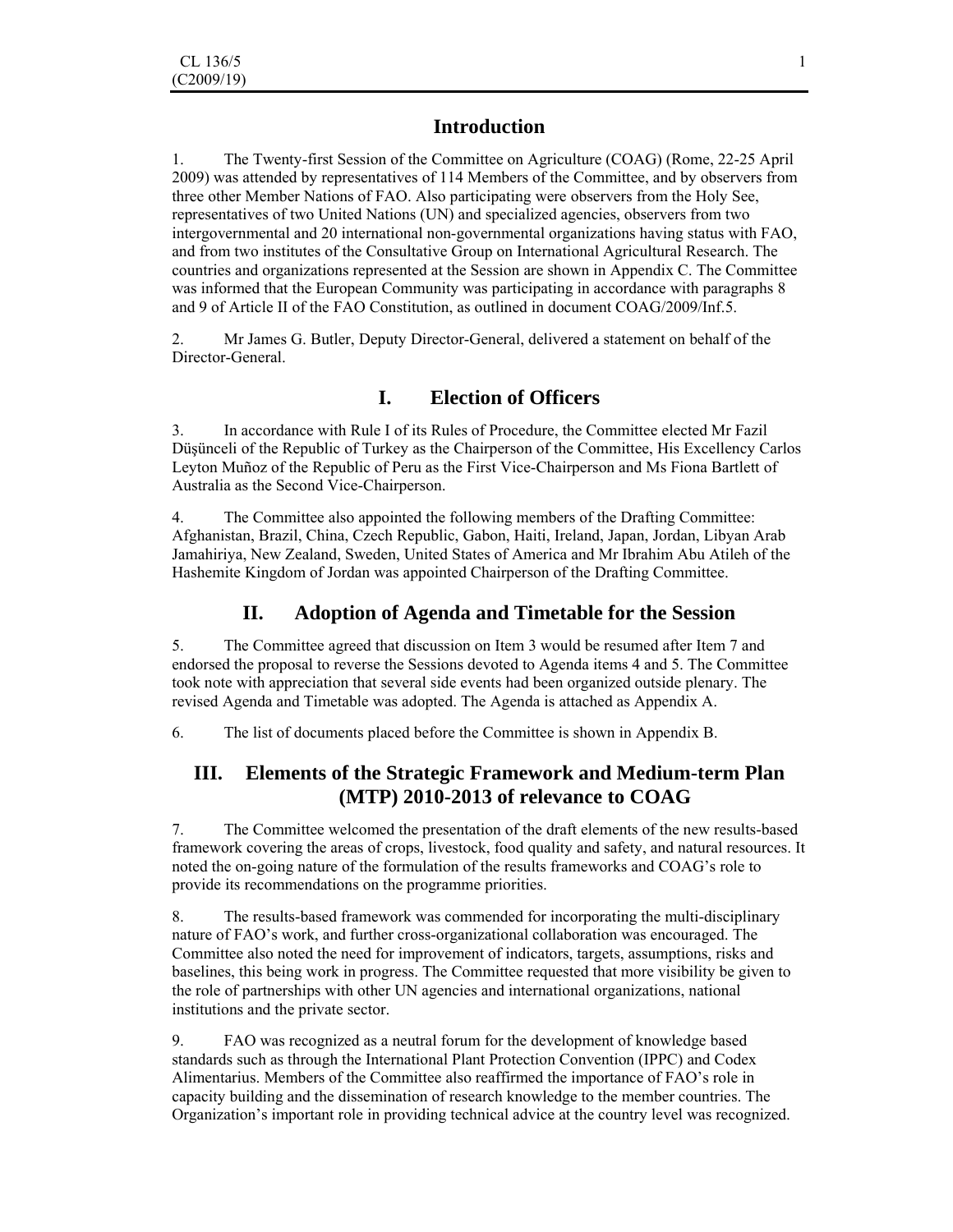The Committee noted the need for capacity building to avoid the risk of countries not being able to absorb knowledge.

10. The Committee underlined that FAO has an important role in the development of policies and instruments for the mitigation of and adaptation to climate change relating to agriculture, avoiding overlapping and duplication with other competent fora on the subject. Several members requested that more visibility be given to addressing climate change, particularly in Strategic Objective A (Crops). Members supported the importance of the sustainable use of natural resources and the development of national adaptation plans, recognizing in this regard the importance of the Commission on Genetic Resources for Food and Agriculture (CGRFA) and the International Treaty on Plant Genetic Resources for Food and Agriculture (IT-PGRFA).

11. With respect to Strategic Objective A (Crops), several countries mentioned the importance of the standards setting, policy development, and the national and regional level supporting role of the Organization. The Committee noted the proposal for the preparation of a code of conduct for a responsible livestock sector as included in Strategic Objective B (Livestock). The Committee did not discuss this issue due to lack of information.

12. Strategic Objective D (Food quality and safety), particularly with respect to the Codex standards was fully supported, including the establishment of EMPRES-Food Safety. Some members expressed the need to render the Codex Alimentarius more participative, efficient and transparent. In this connection, they deemed it appropriate to work further on related organizational results. It was mentioned that financial support to developing country participation in the standards development, through the Codex Trust Fund, should be improved.

13. With respect to Strategic Objective F (Natural resources), members noted the importance of issues raised under the Organizational Results. Some Members noted the absence of direct reference to a follow-up to the International Conference on Agrarian Reform and Rural Development (ICARRD) and related issues of agrarian reform, such as access to and tenure of land, and the sustainability of small farms. Several Members requested that these issues be given more priority and visibility within the programme. It was requested that FAO support the development of a global early warning system on the quality and quantity of water in agriculture.

14. The Committee noted that other cross-cutting objectives had been provided in an information document and requested that a substantive presentation and discussion take place on Strategic Objective G (Enabling environments). The Committee noted that the issues related to smallholder farming and rural development should be adequately addressed and strengthened in the Strategic Objective. Following extensive discussion, the Committee recommended that the Conference Committee on Follow-up to the Independent External Evaluation of FAO (CoC-IEE) revisit Strategic Objective G in order to address this issue.

# **IV. Livestock Policy and Institutional Change for Poverty Reduction**

15. The Committee expressed general appreciation for the document COAG/2009/2 and widely recognized the role livestock can play in poverty alleviation, provided that this role is facilitated by enabling policies and institutions.

16. The Committee agreed that livestock sector development requires a twin track approach of a) infrastructure provision and technology transfer, and b) institutional changes within a supportive policy framework. The Committee stressed that livestock sector policy needs to be part of a broader policy umbrella and that a participatory approach to policy formulation is called for.

17. The Committee supported the notion that the livestock sector should no longer be merely regarded as an appendage of agriculture, but as an increasingly important contributor to economic development and food security; it urged that FAO allocate a greater share of total available resources to supporting member countries in the formulation of livestock sector policies, plans and programmes and in leveraging resources for their implementation.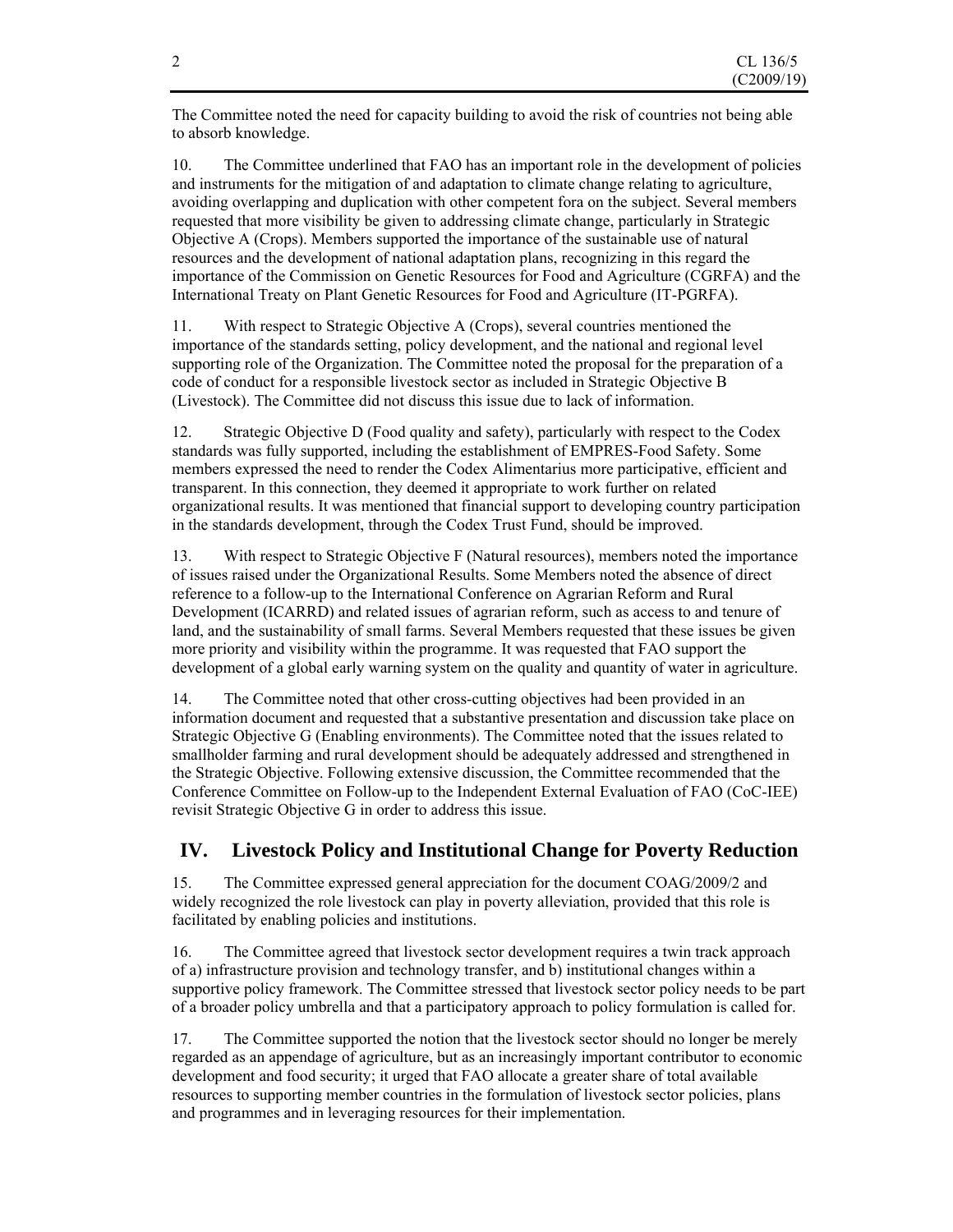18. Many Members strongly suggested that FAO increase its Regular Budget resources devoted to the Organization's Livestock Programme.

19. The Committee recommended that "lesson learning" and capacity building at all levels – from policy formulation to technology and knowledge extension – should be priority elements of FAO's work in the livestock sector.

20. The Committee highlighted the importance and necessity for FAO to engage systematically in partnerships with, *inter alia*, international financial institutions (IFIs), Regional Organizations, other UN agencies, civil society organizations, the private sector and research institutions to enhance the relevance and impact of FAO activities.

21. The Committee particularly stressed the importance of South-South cooperation in livestock sector development.

22. The Committee furthermore recognized the role of livestock for certain groups such as pastoral communities, smallholders and women-headed households.

23. A significant number of Members made reference to the importance of transboundary and vector-borne animal diseases as major constraints to livestock sector development. In relation to disease control and food safety, animal identification and traceability as well as harmonized regional approaches to disease surveillance were seen as important issues which FAO should help member countries to address. Some delegates called for progress in the implementation of the Global Plan of Action on Animal Genetic Resources, and other Members urged that greater attention be paid to issues of animal welfare.

# **V. Agriculture and Environmental Challenges of the Twenty-first Century: A Strategic Approach for FAO**

24. The Committee considered the document COAG/2009/3 "*Agriculture and Environmental Challenges of the Twenty-first Century: A Strategic Approach for FAO*", which stresses the necessity to put into practice sustainable modes of production in order to develop resilient and productive farming systems as a basis for income generation, poverty reduction and food security for all.

25. The Committee was informed about future food and fuel demands of the growing global population, in the alarming context of shrinking water resources and greater climate variability. Recognizing that the functioning of sustainable agriculture is dependent on healthy ecosystems with productive soils, efficient use of water and a diverse genetic resource base, the Committee unanimously shared the view that the agriculture and environmental imperatives must be simultaneously tackled.

26. The Committee recognized the relevance and importance of the work of other international bodies, such as the Commission on Sustainable Development (CSD), the Convention on Biological Diversity (CBD), the CGRFA, the IT-PGRFA, the Consultative Group on International Agricultural Research (CGIAR) and the Global Bioenergy Partnership (GBEP) on FAO's sustainable agriculture policies and programmes. The Committee concurred with FAO's key role in presenting agriculture in the environmental policy discussion fora, due to the importance of water, land, biodiversity and climate to food production and rural livelihoods.

27. The Committee stressed that an ecosystem approach be adopted in agricultural management in order to achieve sustainable agriculture, including integrated pest management, organic agriculture and other traditional and indigenous coping strategies that promote agroecosystem diversification and soil carbon sequestration. Several Committee members noted the need for capacity building in new approaches and incentives to producers. The Committee endorsed the proposal that public and private investments be made in agroecological research, at both national and international levels.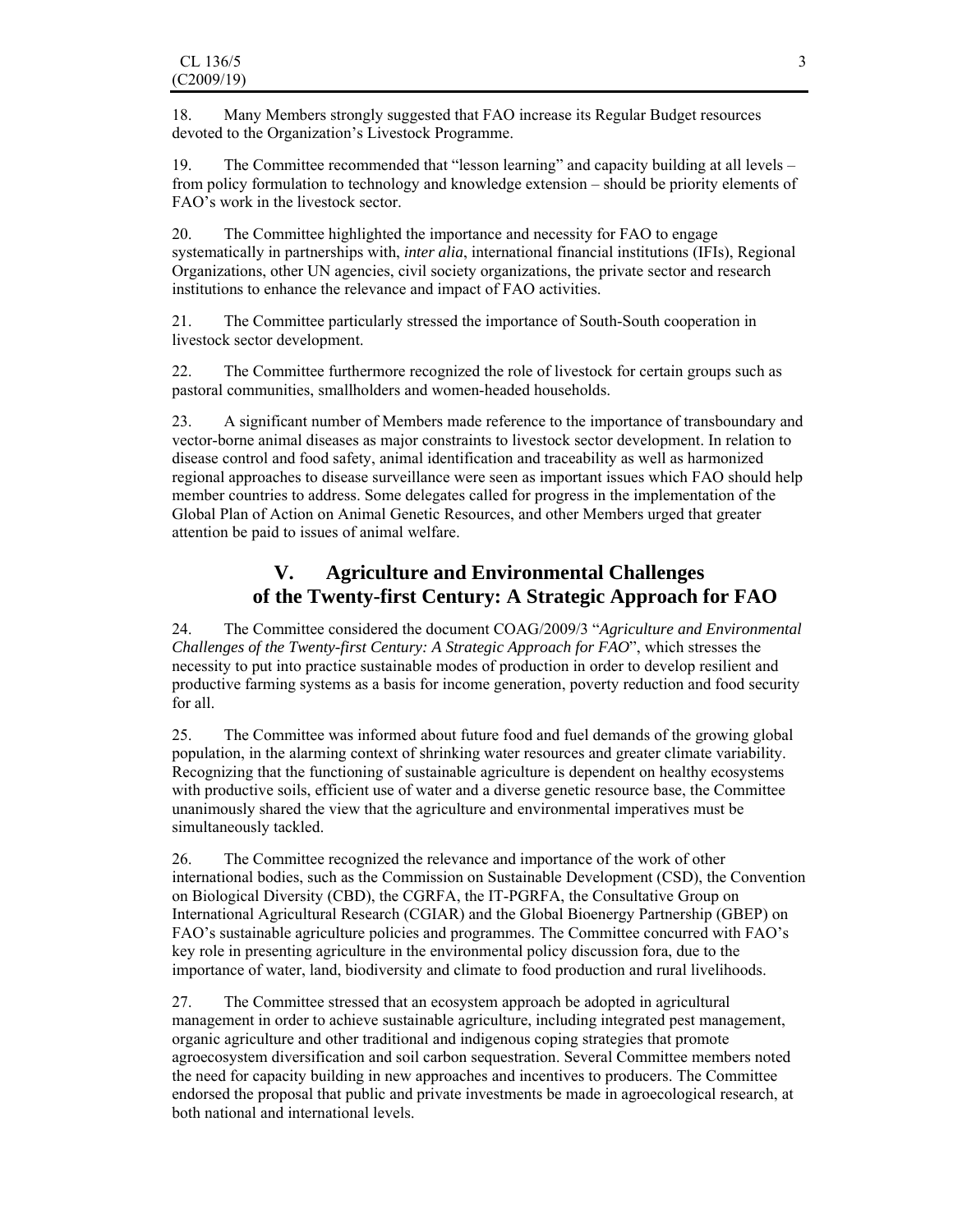28. The Committee recommended that FAO strengthen its inter-disciplinary capacity in climate change adaptation and mitigation, to exploit the synergies between forest, cropland and pasture policy and management strategies. The Committee recognized the implications of land use changes and soil fertility management on food security and climate adaptation and mitigation policies and requested that FAO monitors the impact of climate change on agriculture and food security and develops a pro-poor approach to its assistance, especially in rainfed areas.

29. The Committee requested that the work on biodiversity for food and agriculture be strengthened and coordinated among the different sub-sectors and that the Multi-Year Programme of Work of the Commission on Genetic Resources for Food and Agriculture be implemented.

30. The Committee requested that the potential and benefits of biofuels be carefully monitored in light of national circumstances and that more analysis be undertaken. The Committee supported a results-oriented international dialogue on biofuels in the context of food security and sustainable development, without however, duplicating ongoing work and/or creating new institutional structures.

31. Some Committee members stressed the need to strengthen the Natural Resources Management and Environment Department in order to strengthen interdisciplinary work within FAO on issues such as water, biodiversity, climate and organic agriculture, as well as interinstitutional partnerships on crosscutting challenges between the food, rural development, energy and environment sectors. Other Members drew attention to the significance of range land management, forestry in land use and environmental issues, and urged that forestry issues be incorporated in a cross-disciplinary manner.

# **VI. Engaging the Private Sector in Agricultural Development**

32. The Committee discussed the document COAG/2009/4, and concurred with the analysis of the paper that the private sector is very diverse and plays a key role in agricultural development.

33. The Committee recognized that there are important actions the public sector can take to engage the private sector in agricultural development. Members emphasized the importance of creating enabling environments for the private sector, and the importance of public-private partnerships. Many Members recalled their own experiences and initiatives to strengthen working relations with the private sector. Most Members noted the importance of developing strategies and priorities at the national level in order to fully take into account the different national specificities.

34. The Committee agreed with the priority action areas at the national level for engaging the private sector in agricultural development. Several Members noted the importance of attention to research, finance and infrastructure development as well as to other issues identified in the paper.

35. The Committee also acknowledged the five priorities for FAO assistance to its Members. Most Members stressed the importance of FAO support at the national level. Several Members noted the importance of taking stock of past experiences in actions to improve cooperation with the private sector and to enhance the role of the private sector in agricultural development. Some Members identified specific areas that would benefit from FAO support such as contract farming, microfinance and databanks on potential private sector partners.

36. The Committee noted the consultation process launched in 2008 to develop a framework for collaborating with the private sector. The Committee asked FAO to provide information on results of the private sector consultation held early in 2009, and on how FAO is now cooperating with the private sector.

37. The Committee concluded that FAO should provide support to its Members for engaging the private sector in agricultural development.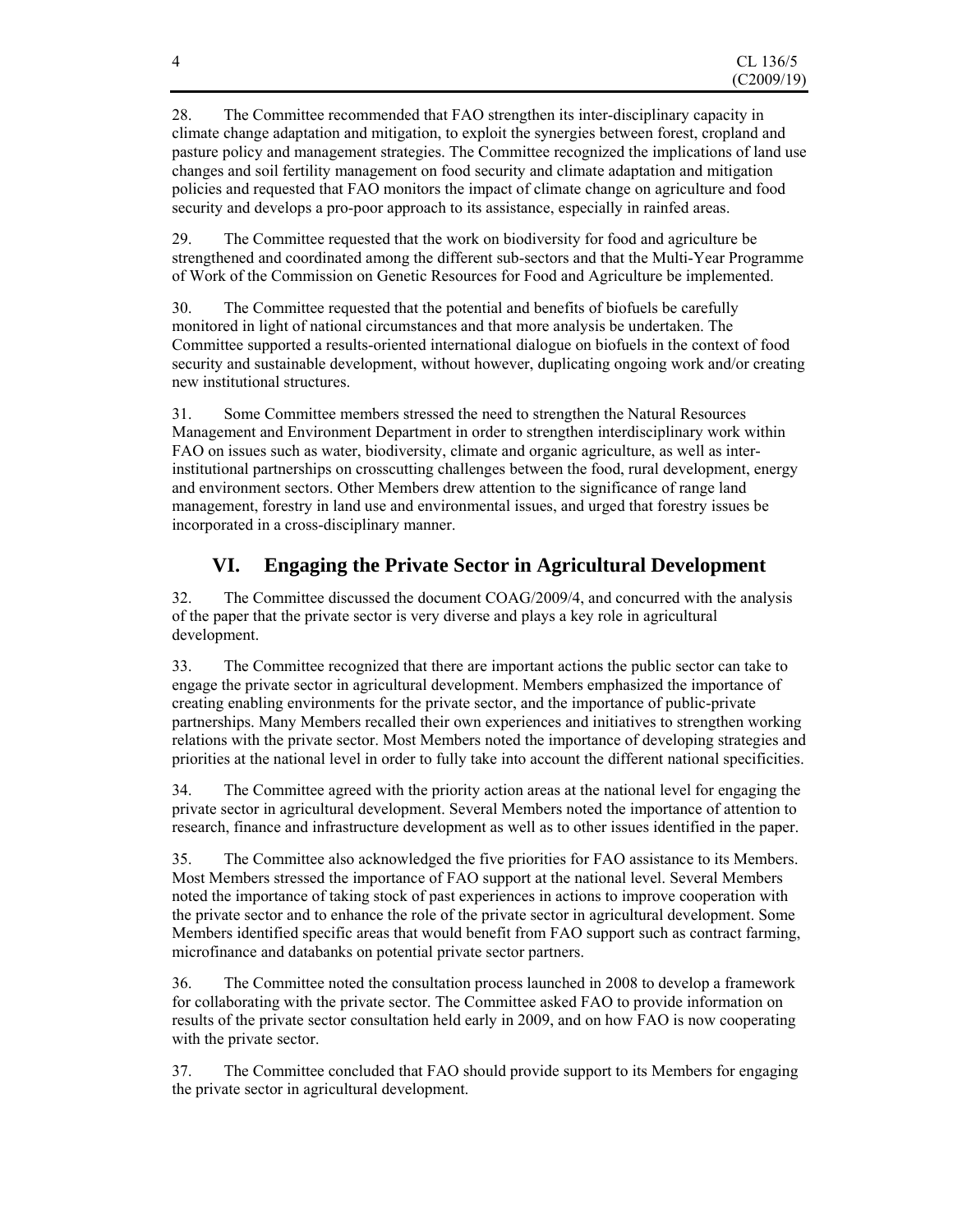38. The Committee requested that information on actions taken and progress made be provided at the Twenty-second session of the Committee.

## **VII. The way forward for COAG**

39. The Committee reviewed document COAG/2009/5 *"The Way Forward for COAG"* describing a number of issues in the light of discussions in the Joint Meetings of the Programme and Finance Committees, as well as the reform process under way in FAO and putting forward options and proposals for the improvement of the functioning of the Committee, including proposals for implementation at future sessions.

40. The Committee expressed satisfaction at the arrangements in place for the sessions of the Committee on Commodity Problems and the Committee on Agriculture whereby they hold backto-back sessions over a six-day period, with a reduced duration and more focused agendas. The Committee underlined that these arrangements might need to be revisited in future depending on the agendas of the Committees.

41. The Committee expressed general agreement with the proposals regarding its future agenda presented in document COAG/2009/5. Members welcomed the special segment on livestock and considered that the Committee, as the main forum of FAO dealing with agriculture, should focus on substantive topics pertaining to agriculture. Support was expressed for greater Members' involvement and inter-action in the preparation of agendas for sessions, so that the deliberations of the Committee could better respond to the needs of Members.

42. The Committee noted that the process of implementation of the Immediate Plan of Action (IPA) for FAO Renewal was under way and that a number of amendments to the Constitution and the General Rules of the Organization regarding the Technical Committees had been proposed to the Conference Committee and the Council, and would be examined by the Conference at its forthcoming session. The Committee also noted that the Committee on Constitutional and Legal Matters (CCLM) had recommended amendments to the Rules of Procedure of the Technical Committees on the reporting lines and role of the Chairperson and the Vice-Chairpersons especially during the inter-session period and that these proposals would be operational at the Twenty-second Session of the Committee.

43. The Committee proposed for consideration the possibility of electing the Chairperson and the Vice-Chairpersons at the end of every biennial session, so as to enhance the effectiveness of COAG.

44. The Committee supported the proposal that the Chairperson and the Vice-Chairpersons should act as a bureau during the inter-sessional period in order to prepare the work of the Committee and liaise with the secretariat, as appropriate. The Committee took note of the proposal that in order to ensure adequate representation and pending the amendment of the Rules of Procedure, representatives of all regions should be part of the bureau.

45. The Committee agreed with the proposals regarding a keynote speaker and underlined the value of side events, although these were not part of the proceedings.

46. After discussing extensively the option of appointing a rapporteur, the majority of the Committee concluded that the current practice of appointing a Drafting Committee should continue.

# **VIII. Any Other Business**

47. The Committee was informed of progress in the reform and renewal of the Committee on Food Security by its Chairperson. The importance of food security concerns to other FAO technical committees, including the Committee on Agriculture, was noted.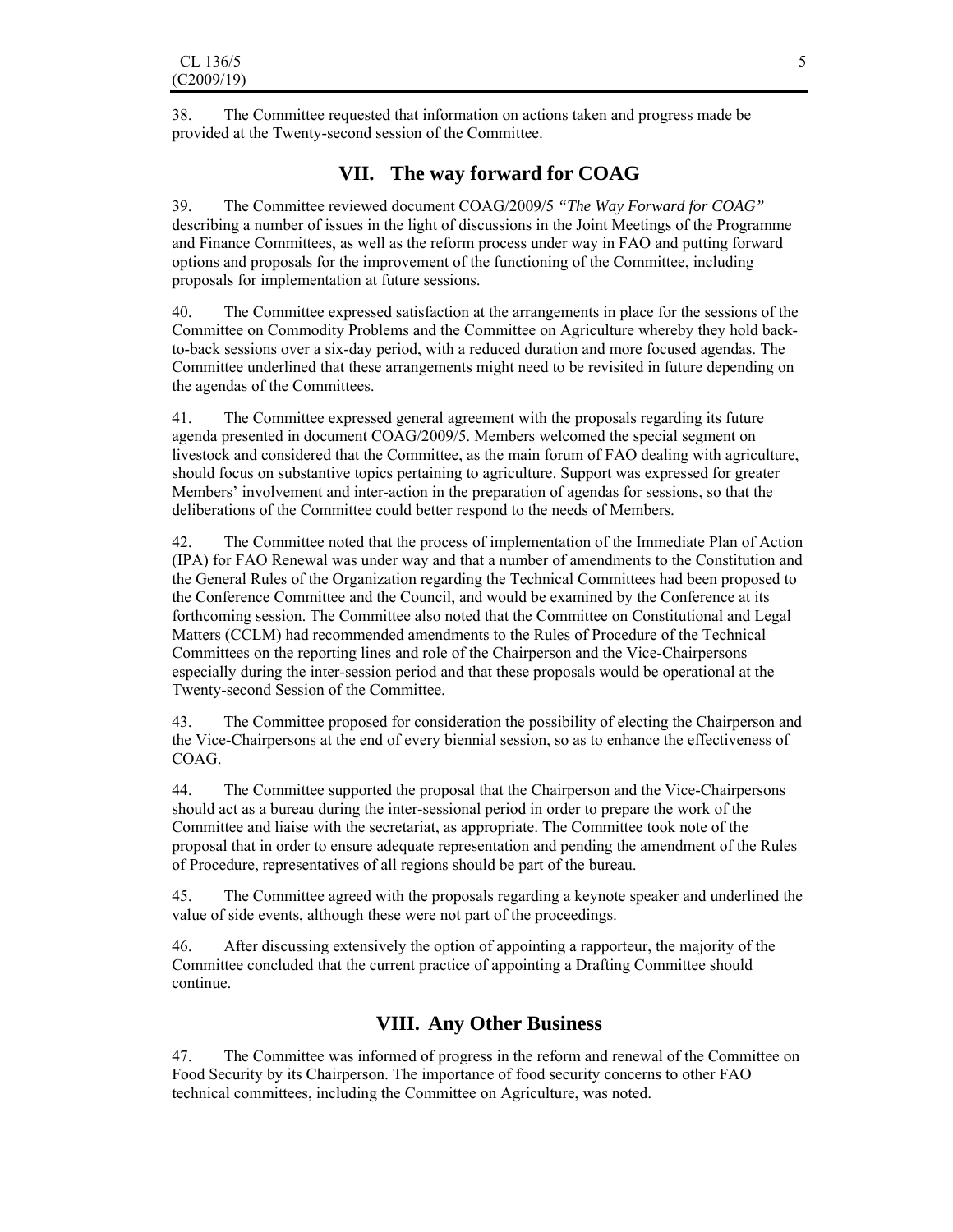48. No other issues were raised.

# **IX. Date and Place of Next Session**

49. It was agreed that the Committee would meet in Rome in 2010 in accordance with the reformed sequence of FAO Governing Body sessions proposed in the IPA. The exact date would be determined by the Director-General in consultation with the Chairperson.

## **X. Adoption of the Report**

50. The Report was adopted on Saturday 25 April 2009.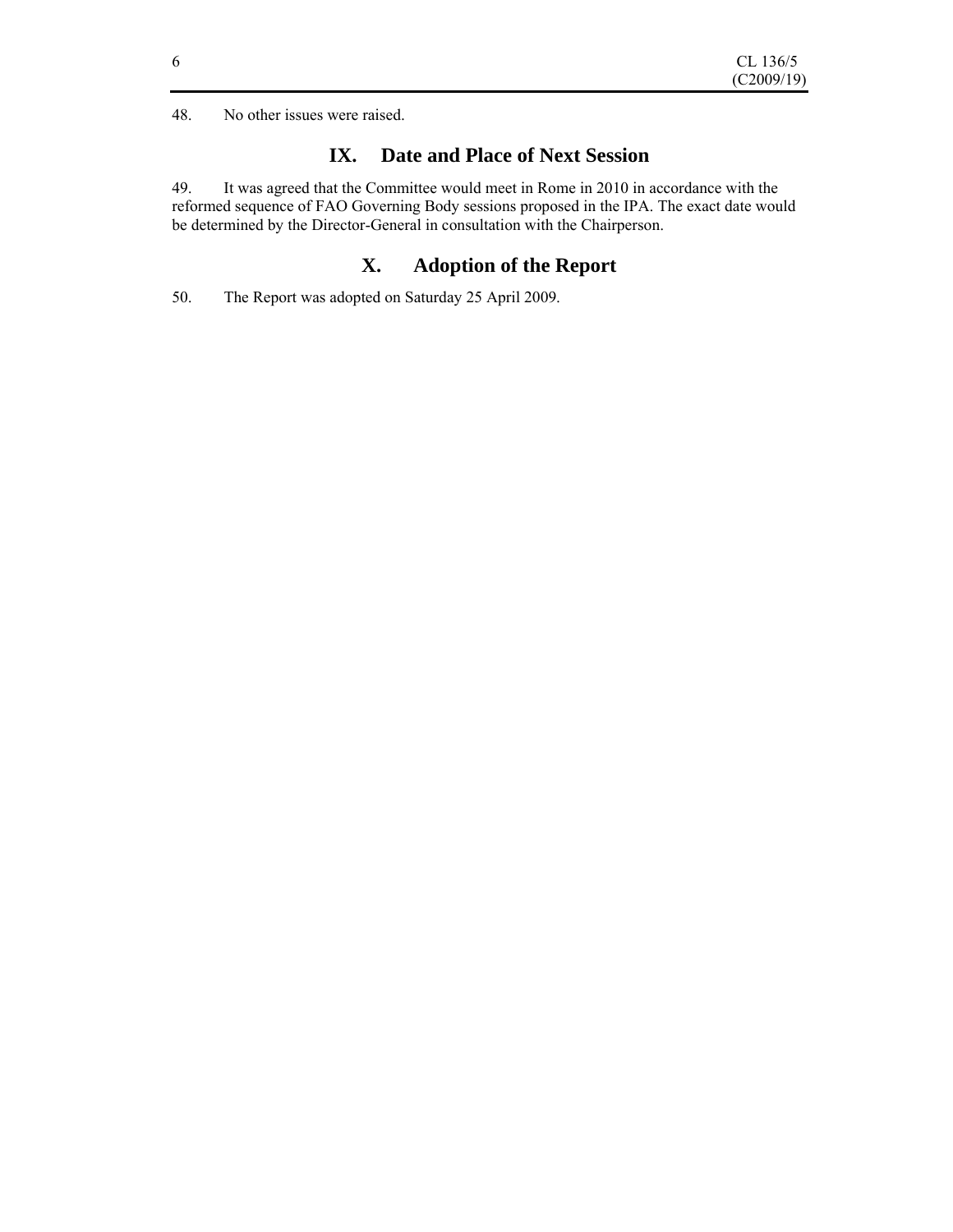## **APPENDIX A**

### **AGENDA**

- 1. Election of Chairperson and Vice-Chairpersons
- 2. Adoption of Agenda and Timetable for the Session
- 3. Elements of the Strategic Framework and Medium-Term Plan (MTP) 2010-2013 of Relevance to COAG
- 4. Livestock Policy and Institutional Change for Poverty Reduction
- 5. Agriculture and Environmental Challenges of the Twenty-first Century: A Strategic Approach for FAO
- 6. Engaging the Private Sector in Agricultural Development
- 7. The Way Forward for COAG
- 8. Any other business
- 9. Date and place of next Session
- 10. Adoption of the Report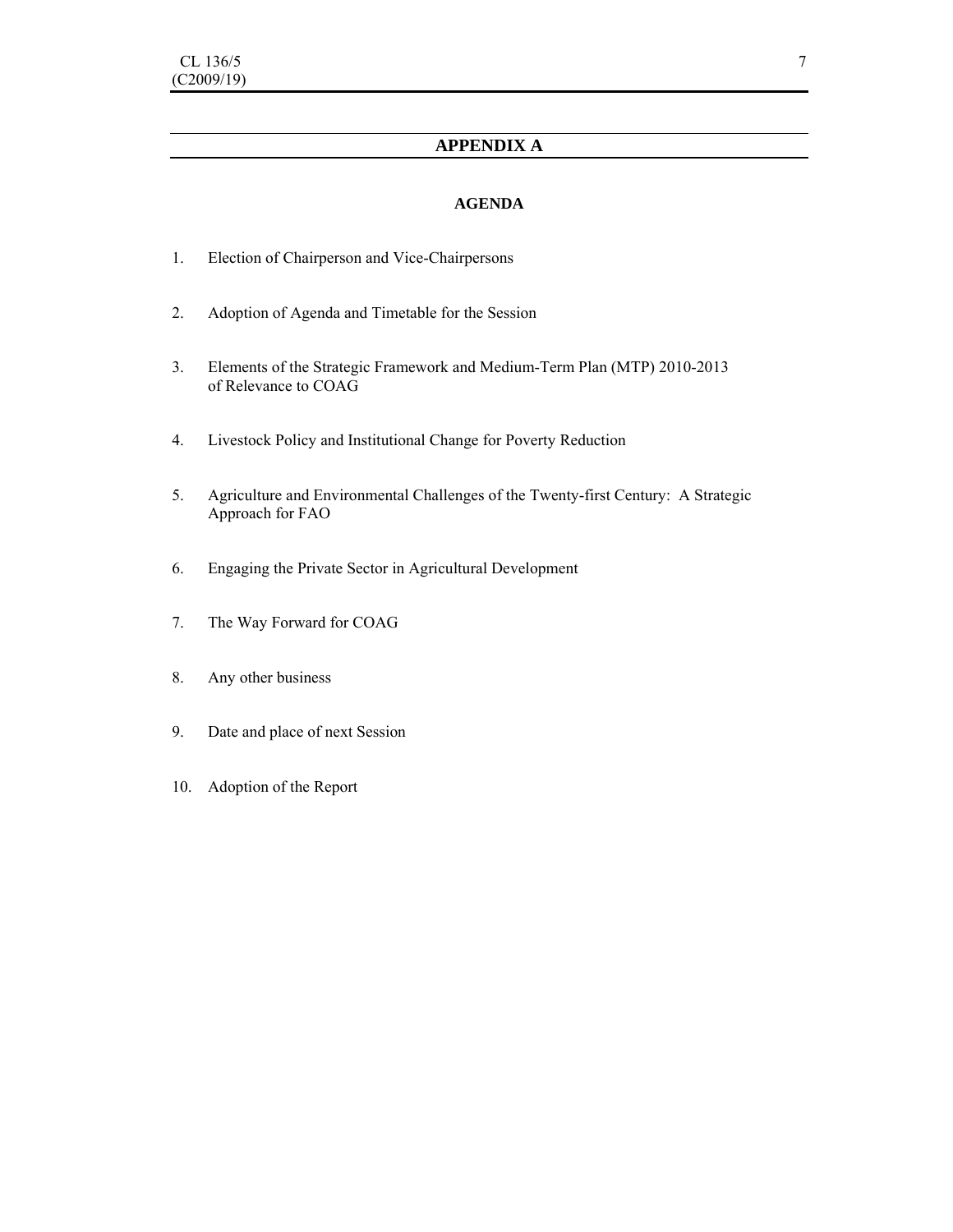## **APPENDIX B**

## **LIST OF DOCUMENTS**

| COAG/2009/1/Rev.1    | Provisional Agenda and Timetable                                                                                                                      |
|----------------------|-------------------------------------------------------------------------------------------------------------------------------------------------------|
| COAG/2009/2          | Livestock Policy and Institutional Change for Poverty Reduction                                                                                       |
| COAG/2009/3          | Agriculture and Environmental Challenges of the Twenty-first<br>Century: A Strategic Approach for FAO                                                 |
| COAG/2009/4          | Engaging the Private Sector in Agricultural Development                                                                                               |
| COAG/2009/5          | The Way Forward for COAG                                                                                                                              |
| COAG/2009/6          | Elements of the Strategic Framework and Medium-Term Plan (MTP)<br>2010-2013 of Relevance to COAG                                                      |
| COAG/2009/INF/Series |                                                                                                                                                       |
| COAG/2009/Inf.1      | Provisional Annotated Agenda                                                                                                                          |
| COAG/2009/Inf.2      | Provisional List of Documents                                                                                                                         |
| COAG/2009/Inf.3      | List of Members of the Committee                                                                                                                      |
| COAG/2009/Inf.4      | List of Delegates and Observers                                                                                                                       |
| COAG/2009/Inf.5      | Statement of Competence and Voting Rights submitted by the<br>European Community (EC) and its Member States (MS)                                      |
| COAG/2009/Inf.6      | Follow-up to Agenda 21 and the World Summit on Sustainable<br>Development (WSSD)                                                                      |
| COAG/2009/Inf.7      | Seed Security for Food Security in the Light of Climate Change and<br>Soaring Food Prices: Challenges and Opportunities                               |
| COAG/2009/Inf.8      | International Standard Setting for Food Safety and Plant Health -<br>Provision of Scientific Advice and Capacity Building for Developing<br>Countries |
| COAG/2009/Inf.9      | <b>Evaluation Reports</b>                                                                                                                             |
| COAG/2009/Inf.10     | Public-Private Partnership for Enhancing Organic Agriculture Trade<br>- A Report of the Inter-Departmental Working Group on Organic<br>Agriculture    |
| COAG/2009/Inf.11     | Elements of an FAO Rural Employment Strategy - Productive, Fair<br>and Just Employment for Rural Development and Food Security                        |
| COAG/2009/Inf.12     | One World One Health - The Role of FAO                                                                                                                |
| COAG/2009/Inf.13     | Programme Implementation Report 2006-07                                                                                                               |
| COAG/2009/Inf.14     | Additional Strategic Objectives of Relevance to COAG                                                                                                  |
|                      |                                                                                                                                                       |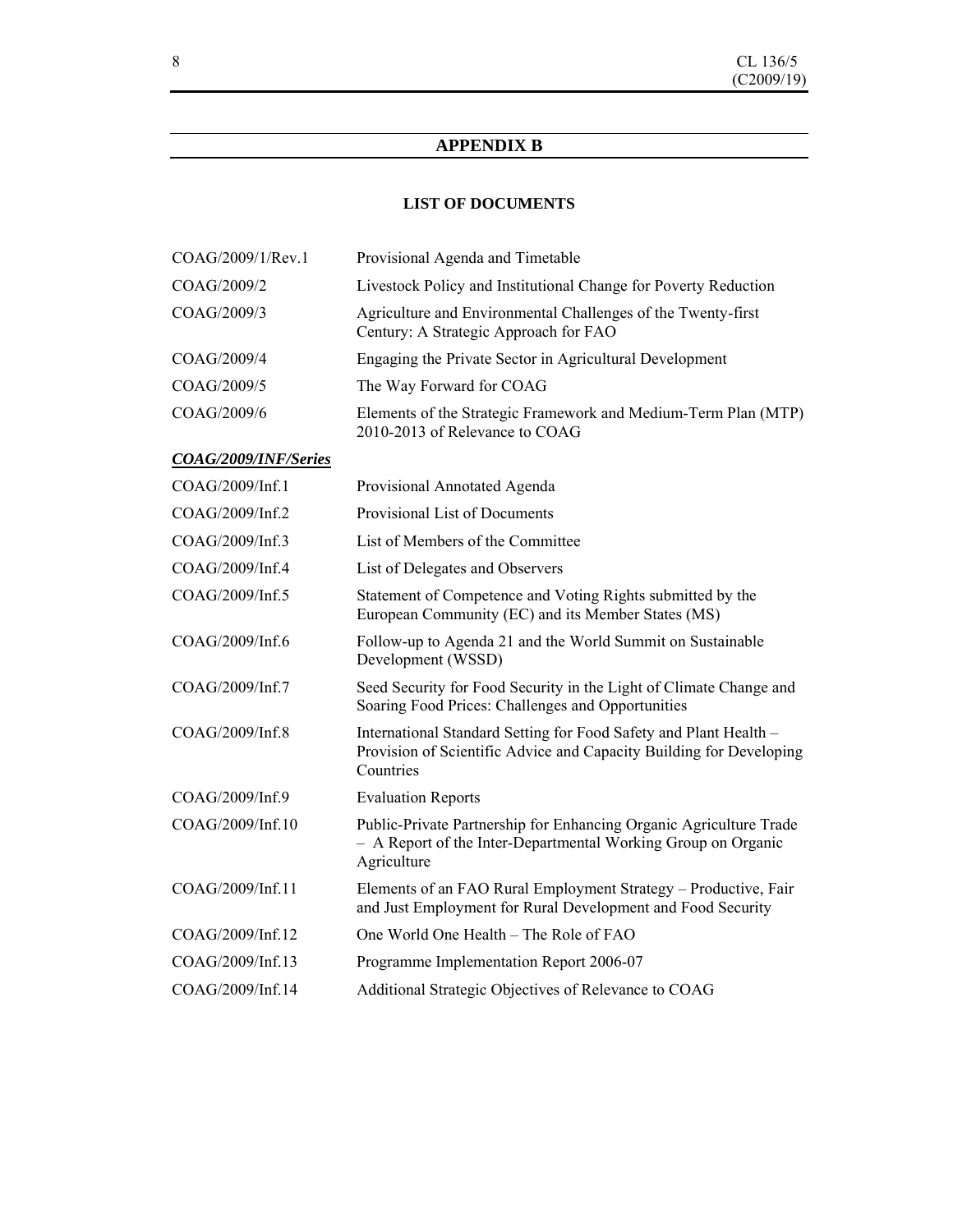## **ANNEX C**

#### **COUNTRIES AND ORGANIZATIONS REPRESENTED AT THE SESSION**

#### **MEMBERS OF THE COMMITTEE**

Afghanistan Algeria Angola Argentina Armenia Australia Austria Azerbaijan Bangladesh Belarus Belgium Brazil Burkina Faso Cameroon Canada Cape Verde Chile China Colombia Congo Costa Rica Côte d'Ivoire Cuba Cyprus Czech Republic Democratic People's Republic of Korea Democratic Republic of the Congo Denmark Dominican Republic Ecuador Egypt El Salvador Eritrea Estonia Ethiopia European Community (Member Organization) Finland

France Gabon Gambia Georgia Germany Ghana Greece Guatemala Guinea Haiti Honduras Hungary Iceland India Indonesia Iran (Islamic Republic of) Ireland Italy Japan Jordan Kenya Kuwait Lebanon Lesotho Libyan Arab Jamahiriya Lithuania Madagascar Malaysia Mauritania **Mauritius** Mexico Morocco Mozambique Namibia **Netherlands** New Zealand Nicaragua Niger Norway Oman

Panama Paraguay Peru Philippines Poland Portugal **O**atar Republic of Korea Romania Russian Federation San Marino Saudi Arabia Senegal Slovakia Slovenia Somalia South Africa Spain Sri Lanka Sudan Sweden Switzerland Thailand Tunisia Turkey Uganda Ukraine United Arab Emirates United Kingdom United Republic of Tanzania United States of America Uruguay Venezuela Yemen Zambia Zimbabwe

Pakistan